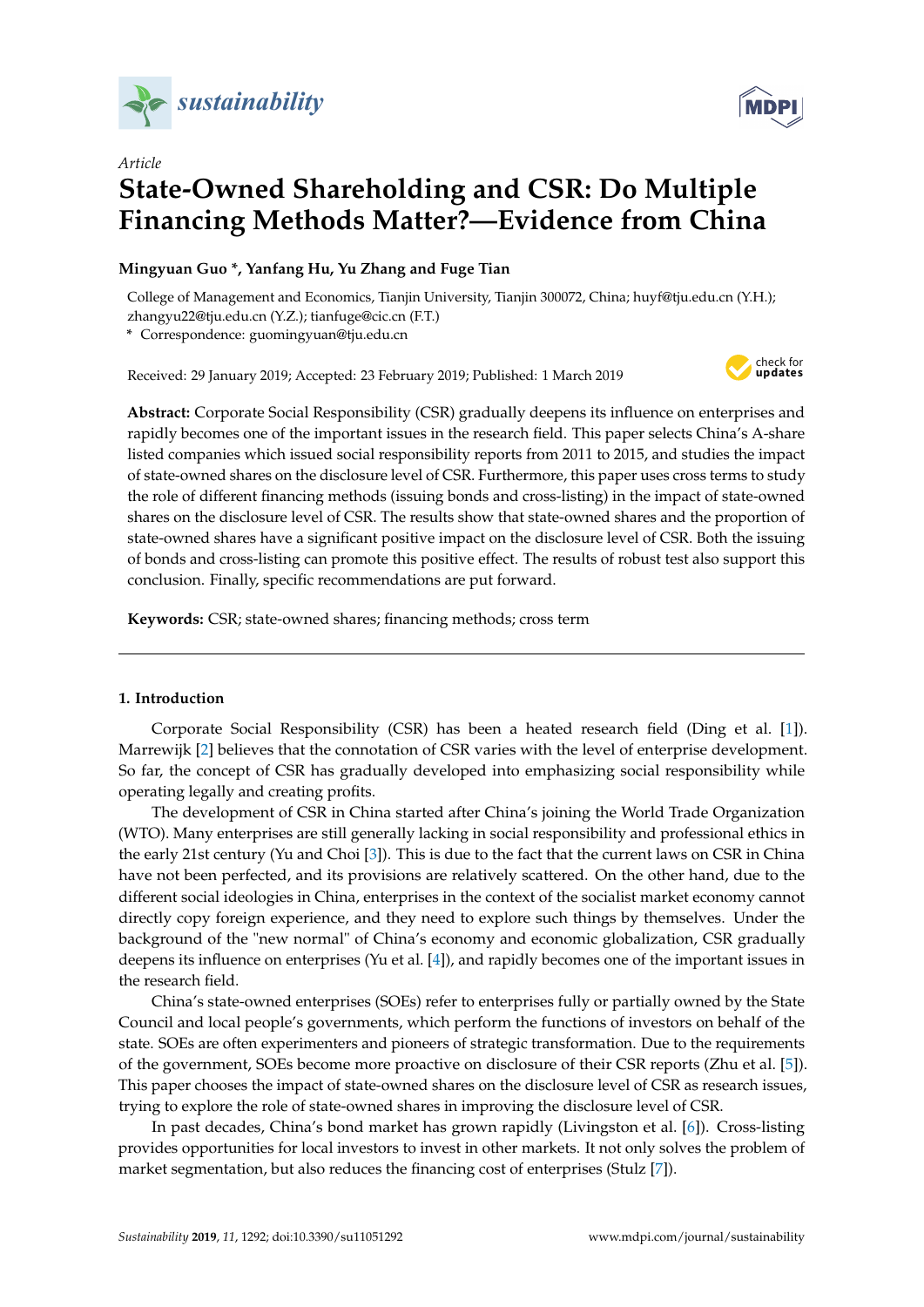Reese and Weisbach [\[8\]](#page-12-7) believe that cross-listing can not only maximize the value of the enterprises, but also increase the self-discipline of the enterprise, and reduce the difficulty of financing. In the meantime, bond issuance and cross listing put forward higher requirements for enterprises. Considering the above situation, this paper attempts to study whether two financing modes, bond issuance and cross-listing, will promote the impact of state-owned shares on the disclosure level of CSR.

This paper puts forward a research hypothesis. According to this research hypothesis, we construct panel data models respectively. Furthermore, we use cross terms to study the role of different financing methods (issuing bonds and cross-listing) in the impact of state-owned shares on the disclosure level of CSR. We estimate panel data models in empirical research and robust tests to study the impact of state-owned shares on the disclosure level of CSR, and the role of different financing methods (issuing bonds and cross-listing) in it.

Compared with previous studies, this paper makes up for the following shortcomings: (1) At present, the research on CSR has been extensive. However, due to the rapid development of China, significant changes have taken place in enterprises, market conditions and the background of social laws and regulations. The conclusions confirmed by previous scholars may no longer be valid due to historical changes or specific circumstances. Therefore, this paper uses the latest data from 2011 to 2015 to empirically test the impact of state-owned shares on the disclosure level of CSR, using A-share companies as our sample. A-share companies are China's domestic companies which issue stocks in China's domestic stock market. Their stocks can be subscribed and traded by domestic institutions, organizations or individuals (excluding Taiwanese, Hong Kong and Macao investors) in the Chinese currency Renminbi. (2) The role of financing methods has not been studied in detail. This paper puts forward our hypothesis, and completes empirical analysis from the new direction of issuing bonds and cross-listing on the impact of state-owned shares on the disclosure level of CSR, enriching the research in this field. (3) Finally, based on the conclusion, this paper puts forward some effective suggestions. Considering the above contributions, the research in this paper is in-depth and significative.

However, due to the availability of the disclosure level of CSR provided by Rankins CSR Ratings (RKS), the latest year under study in this paper is 2015. There is no information regarding the last three years. In addition, the dependent variable studied in this paper is only the disclosure level of comprehensive CSR. We don't take different dimensions of CSR into account. Moreover, the financing methods we consider only include bond issuance and cross-listing. As a result, we will do more in-depth and updated research in the future.

The rest of this paper is organized as follows: Section [2](#page-1-0) summarizes the literature from two aspects. Section [3](#page-3-0) presents the hypothesis, variables, models and data of this paper. Section [4](#page-7-0) conducts an empirical analysis and discusses the empirical results. Section [5](#page-10-0) summarizes and proposes some suggestions.

#### <span id="page-1-0"></span>**2. Literature Review**

#### *2.1. Shareholders and CSR*

SOEs are the enterprises in which shares are held by the state to achieve the decisive voting rights. Therefore, some scholars have studied how state participation affects the disclosure level of CSR.

Some scholars have shown that state participation will increase the disclosure level of CSR. Cai et al. [\[9\]](#page-12-8) conducted their research under the background of China's non-tradable shares reform. It is found that SOEs can increase their CSR disclosure after the reform. They believe that this is because the controlling shareholders of China's enterprises have been economically motivated in the process of reform. Wang et al. [\[10\]](#page-12-9) studied the annual reports of Chinese enterprises from 2008 to 2014 and found that enterprises with political embedded shares tend to disclose CSR. A higher degree of political embeddedness means a higher disclosure level. Tang et al. [\[11\]](#page-12-10) found that in China, SOEs usually have higher disclosure levels than non-SOEs.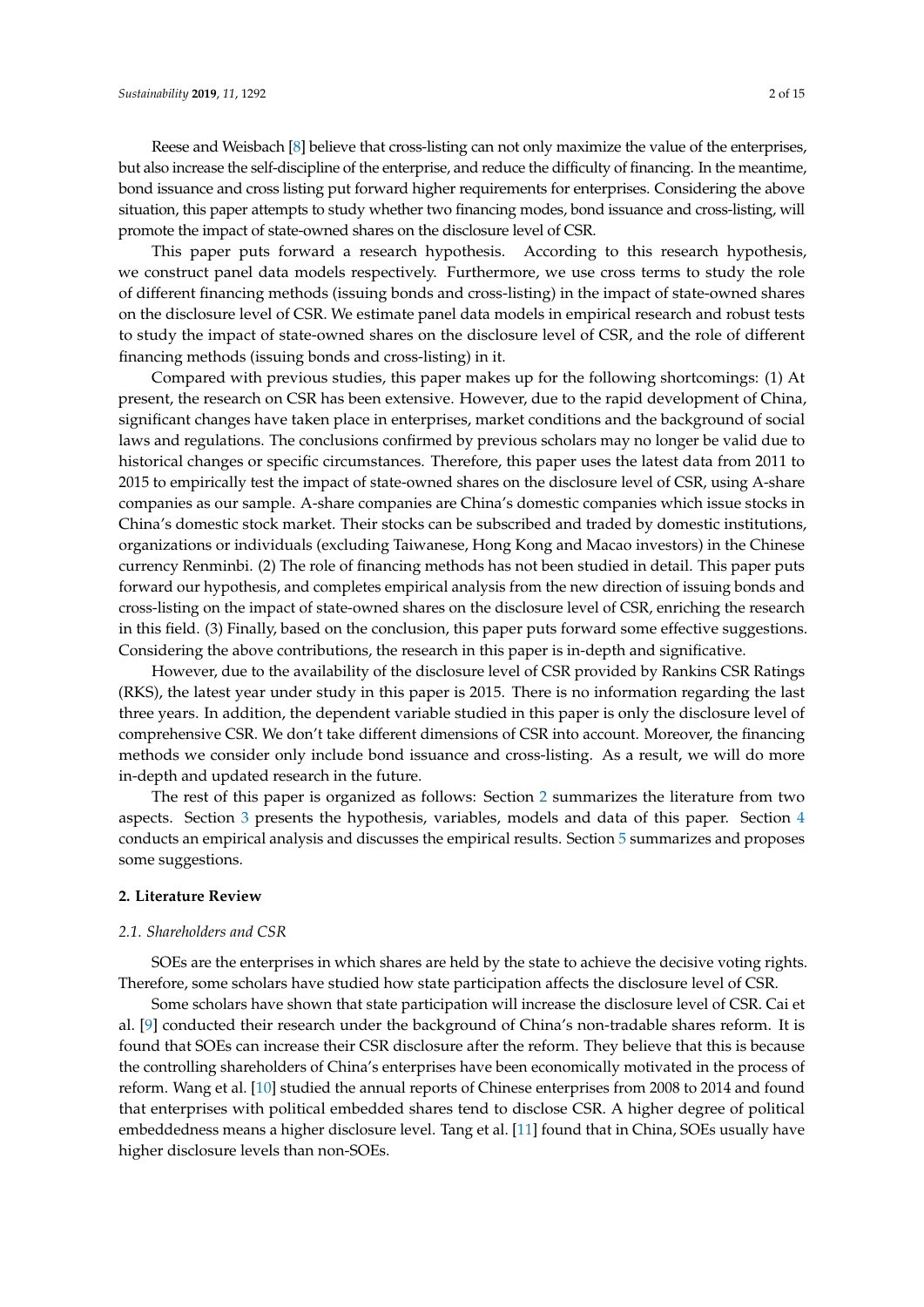Li and Belal [\[12\]](#page-12-11) used a multi-level institutional analysis framework to analyze the reasons that drive China's SOEs to issue social responsibility reports. Results show that global environment, the national background and the internal system of the organization have jointly affected the release of social responsibility reports by SOEs.

Other scholars have reached the opposite conclusion. Lee et al. [\[13\]](#page-12-12) took manufacturing industry enterprises listed in Shanghai and Shenzhen from 2008 to 2012 as the research object, and found that when considering state subsidies, non-SOEs have higher disclosure levels than SOEs. Guo et al. [\[14\]](#page-12-13) found that enterprises with state-owned shares performed worse in social responsibility disclosure than those without state-owned shares. They believe that this is because the status of SOEs provides legitimacy for enterprises, and reduces the need for CSR. McGuinness et al. [\[15\]](#page-12-14) found that there was no difference in social responsibility information disclosure between SOEs and non-SOEs when considering the investment of qualified foreign investors. Mukherjee et al. [\[16\]](#page-12-15) chose India as the research object. The study found that when the Indian government forces companies to carry out CSR activities, this will reduce the willingness of companies to invest their funds in CSR activities. Adnan et al. [\[17\]](#page-12-16) found that government ownership can reduce the quality of disclosure of CSR reports in China. Cao et al. [\[18\]](#page-13-0) analyzed the data of Chinese listed companies from 2008-2015. The study found that the disclosure quality of the CSR reports was inversely proportional to the controlling shareholder's shareholding ratio.

Considering the global situation, family is a typical class of shareholders. It has an important meaning for us to study the impact of family governance on CSR information disclosure. Cabeza-García et al. [\[19\]](#page-13-1) selected non-financial listed companies in Spain as research objects. It was found that family governance will reduce the disclosure level of CSR. At the same time, they also found that when other shareholders are foreign investors, this negative effect will be mitigated. Nekhili et al. [\[20\]](#page-13-2) selected French enterprises to conduct research. It is found that family firms tend to disclose less social responsibility information. Darus et al. [\[21\]](#page-13-3) analyzed the annual reports and the sustainability report from 2008 to 2011. It was found that the centralized ownership structure of financial institutions can reduce the disclosure level of CSR. Ducassy et al. [\[22\]](#page-13-4) studied listed companies in France and found that neither family shareholders nor institutional shareholders can affect the performance of corporate social responsibility, and the major shareholders even pay less attention to CSR. This study also supported the idea that the independence of the board of directors can promote CSR performance. Lopez-Gonzalez et al. [\[23\]](#page-13-5) confirmed that family businesses can better fulfill corporate social responsibility.

#### *2.2. Financing Methods and CSR*

In order to obtain more funds, enterprises may enhance their competitiveness by improving the disclosure level of CSR. Therefore, various financing methods may also have an impact on CSR decision-making.

Issuing bonds is one of the common financing methods for enterprises. Chiang et al. [\[24\]](#page-13-6) studied the social responsibility disclosure information of 1182 companies in the United States over 24 years, and found that companies with a large range of bond ratings could help fulfill more social responsibility. In addition, they found that this effect is even more apparent for fast-growing enterprises.

Cross-listing also helps corporate finance. Boubakri et al. [\[25\]](#page-13-7) studied 10,815 enterprises in 54 countries between 2002 and 2011. It is found that if enterprises cross-listed, their social responsibility performance was better than that of non-cross-listed companies. If the cross-listing location is in the United States, it can significantly promote CSR. In addition, for companies in industries with weak institutions, low levels of national sustainability, high foreign responsibilities, and high litigation risks, cross-listing influences CSR more positively. Bosco and Misani [\[26\]](#page-13-8) use S&P Global 1200 index to find that cross-listing promotes CSR. A stronger investor protection system at the listing site can weaken this positive effect.

Some scholars have explored the specific motivation for the disclosure of CSR under specific backgrounds. Yin and Jamali [\[27\]](#page-13-9) discussed the CSR strategy of multinational corporations in China,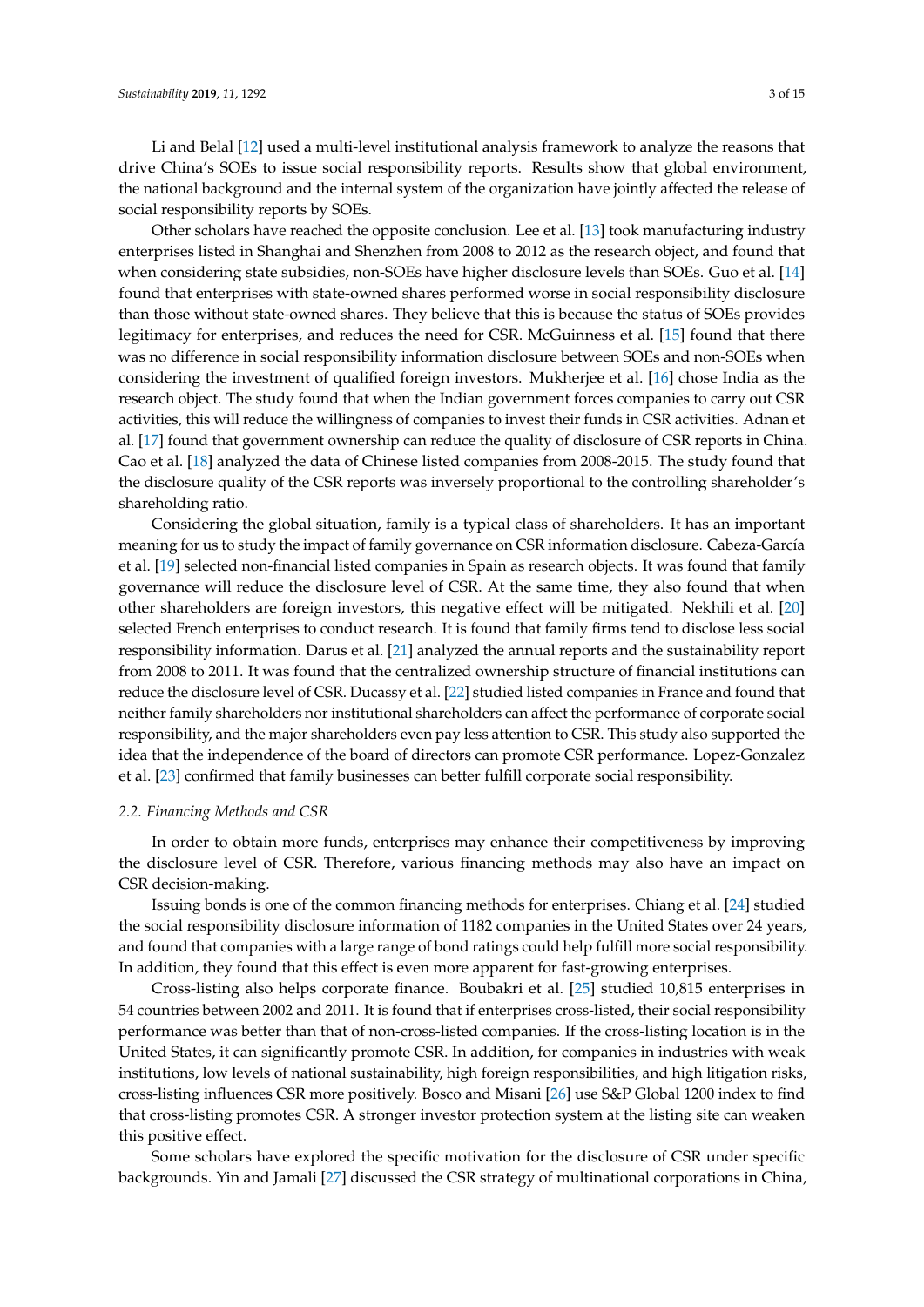and found that multinational corporations fulfilled their social responsibility in order to meet the requirements of stakeholders. In the financial industry, Akin and Yilmaz [\[28\]](#page-13-10) believe that the stock exchange price, ownership and bank type can affect the disclosure of CSR within banks. In the mining industry, Viveros [\[29\]](#page-13-11) found that there are five main mechanisms that drive mining companies to assume more social responsibility: Demand, communication, consultation, control and participation.

It can be found that there are few literatures on the impact of state shareholding on CSR level. Because of the varied data, different research period and analysis indicators, the research results are also different. In addition, there are few studies about the role of bond issuance and cross-listing in the impact of state-owned shares on CSR. This paper selects the objective CSR ratings to measure the CSR disclosure level, constructs the models and re-analyzes regression results to verify our hypothesis. It also includes the discussion about the role of bond issuance and cross-listing. Our purpose is to explore whether these two factors can promote the impact of state-owned shares on CSR.

## <span id="page-3-0"></span>**3. Research Design**

#### *3.1. Hypothesis Development*

## 3.1.1. State-Owned Share and CSR

Great attention has been paid to the social responsibility of SOEs by the government and society. State-owned Assets Supervision and Administration Commission of the State Council (SASAC) has carried out a lot of work to guide SOEs to undertake social responsibilities and do a good job of disclosure (Du and Gray [\[30\]](#page-13-12)). Since the mid-2000s, more and more Chinese SOEs started to issue their CSR reports (Li and Belal [\[12\]](#page-12-11)).

Long and Song [\[31\]](#page-13-13) found that SOEs increase the acceptance of stakeholders by broadening and deepening the scope of CSR, thus enhancing the legitimacy of these enterprises. This is actually the process of establishing a sound CSR system. Yu and Hu [\[32\]](#page-13-14) found that CSR has a positive impact on corporate image from six dimensions of economics, organization, employees, environment, community and products. In a listed company with the state as a shareholder, the government can conduct macroeconomic regulation, influence corporate decision-making, encourage enterprises to play a good social role, fulfill social responsibilities and complete information disclosure (Luo et al. [\[33\]](#page-13-15)). Therefore, this paper makes the following assumptions:

#### **Hypothesis 1:** *State-owned shares of listed companies have a positive impact on the disclosure level of CSR.*

In addition, the shareholder's voice is enhanced as the shareholding ratio increases (Jiang and Kim [\[34\]](#page-13-16)). Therefore, we can infer that the increase in the proportion of state ownership also increases the influence of the state upon the strategic decision-making of enterprises. The government generally requires state-owned companies to become pioneers to inspire other companies that are timid (Lee et al. [\[13\]](#page-12-12)). The higher the proportion of state ownership, the higher the mandatory requirement for enterprises to assume social responsibility and complete information disclosure. Therefore, this paper makes the following assumptions:

**Hypothesis 2:** *The proportion of state-owned shares in listed companies has a positive impact on the disclosure level of CSR.*

3.1.2. State-Owned Share and CSR: The Role of Bond Issuance

Menz [\[35\]](#page-13-17) pointed out that the bond market occupies a considerable weight in corporate finance. In recent years, domestic enterprises have also begun to obtain longer-term and less restrictive funds by issuing bonds through direct financing. Therefore, bond issuance may also become one of the important factors affecting the disclosure level of CSR.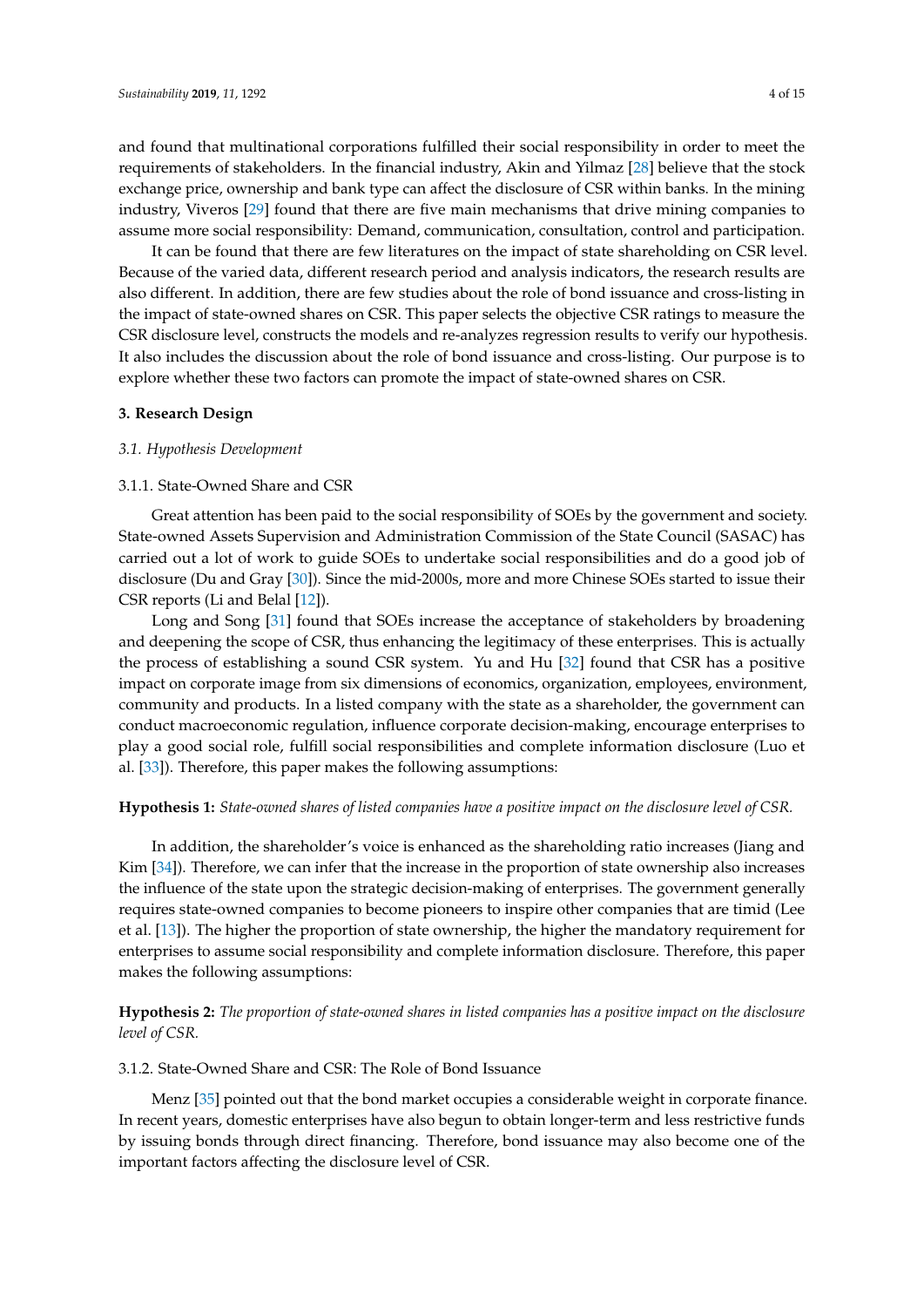In addition, bondholders are more likely to use the information contained in CSR disclosures to assess the bond issuer's litigation and credit risk (Ge and Liu [\[36\]](#page-13-18)). Therefore, enterprises improve the level of disclosure of social responsibility, and create a good corporate image and credit guarantee for stakeholders.

To sum up, if enterprises issue bonds, they often choose to improve the disclosure level of CSR in order to reduce financing costs, and maintain a good relationship with stakeholders. Therefore, this paper makes the following assumptions:

**Hypothesis 3:** *If a listed company issues bonds, it promotes the impact of state-owned shares on the disclosure level of CSR.*

**Hypothesis 4:** *If a listed company issues bonds, it promotes the impact of the proportion of state-owned shares on the disclosure level of CSR.*

## 3.1.3. State-Owned Share and CSR: The Role of Cross-Listing

In order to eliminate international capital flow barriers, solve market segmentation problems, and attract more investors, some enterprises choose cross-listing to increase the flow of stocks. Reese and Weisbach [\[8\]](#page-12-7) believe that cross-listing can not only maximize the value of the enterprises, but also increase the self-discipline of the enterprise and reduce the difficulty of financing. In a certain sense, cross-listing can enhance the status of enterprises in the minds of investors, and is conducive to their development.

Wan and Liu [\[37\]](#page-13-19) found that cross-listed companies need to improve their social responsibility performance standards and information disclosure levels to meet the requirements of A-share and H-share markets at the same time. Boubakri et al. [\[25\]](#page-13-7) found that cross-listed companies have better social responsibility performance. Moreover, for multinational companies, there is a stronger positive impact on CSR performance. Therefore, when enterprises choose cross-listing, they will generally improve the disclosure level of CSR, whether to meet market demand, or to enhance their own status and improve corporate value. This paper makes the following assumptions based on this:

**Hypothesis 5:** *If listed companies cross-list in A shares and H shares, it promotes the impact of state-owned shares on the disclosure level of CSR.*

**Hypothesis 6:** *If listed companies cross-list in A shares and H shares, it promotes the impact of the proportion of state-owned shares on the disclosure level of CSR.*

#### *3.2. Variables and Data Source*

#### 3.2.1. Dependent Variable

The dependent variable studied in this paper is the disclosure level of CSR provided by RKS. In the current research literature, the measurement methods of social responsibility information disclosure level can be roughly divided into the following four categories: (1) Make a statistical analysis of disclosure methods and disclosure forms (monetary, non-monetary, etc.) of the social responsibility content in the data released by listed companies. (2) Calculate the amount of letters related to social responsibility information disclosure, such as the number of sentences used by Guthrie et al. [\[38\]](#page-13-20). (3) Set indicators and assign scores to quantify the quality of social responsibility information disclosure. (4) Divide the types and items of disclosure according to different reference standards, and then calculate scores using the scoring method or the index method.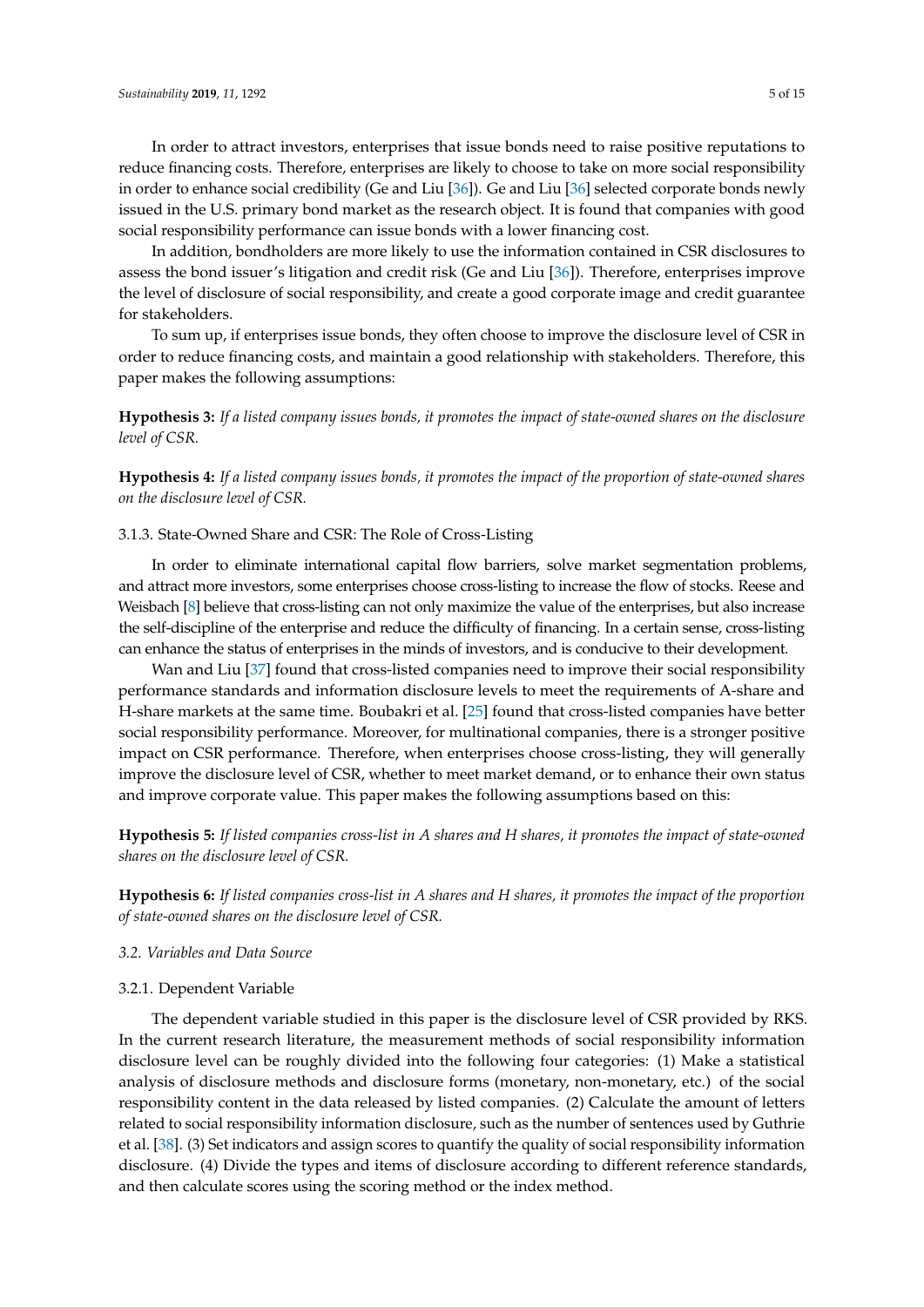RKS designs a CSR rating system, which is a combination of the third and fourth methods. It first divides the disclosure types and items of social responsibility reports. The indicators of three levels with different weights are then designed to comprehensively evaluate the CSR report. It solves the problem that the difference in the disclosure content of the report caused by the different industries of the enterprises and the different dimensions of social responsibility. This method is used because it can objectively quantify the disclosure level of CSR of listed companies.

3.2.2. Independent Variables

(1) State-owned shares (STSI)

This paper sets the variable STSI as a sign of whether or not the listed company is fully or partially controlled by the state. If there are state-owned shares, the STSI takes a value of 1, otherwise the STSI takes a value of 0.

(2) The proportion of state-owned shares (STSP)

This variable represents the proportion of the number of state-owned shares in the total number of shares in the listed company. If the listed company does not contain state-owned shares, the variable takes a value of 0.

```
(3) Bond issuance (BISI)
```
This paper sets the variable BISI as a sign of whether the listed company issues bonds in the current year. If the listed company issues bonds, the BISI value is 1, and if it is not issued, otherwise the BISI takes a value of 0.

(4) Cross-listing (CLSI)

This paper sets the variable CLSI as a sign for whether the listed company is cross-listed in the A-share and H-shares. If it belongs to the A+H cross-listing, the CLSI value is 1, otherwise the CLSI value is 0.

# 3.2.3. Control Variables

(1) Intangible asset ratio (IAR)

There is an important link between intangible assets and the disclosure level of CSR. Through social responsibility activities, enterprises can create a good image in the minds of customers, thereby increasing the value of intangible assets of enterprises, and ultimately achieve the goal of enhancing the long-term value of enterprises. Therefore, IAR is used to measure the intangible assets of listed companies as one of the control variables.

(2) Sustainable growth rate (SGR)

Hui and Loi [\[39\]](#page-13-21) pointed out that fulfilling social responsibility is the key to sustainable development of enterprises. Bhinekawati [\[40\]](#page-13-22) found that there is a positive relationship between CSR and sustainability growth in developing countries. Therefore, this paper chooses the sustainable growth rate used to measure the development ability of listed companies as a control variable.

(3) Financial performance

Hasan and Idris [\[41\]](#page-13-23) found that there is a positive relationship between financial performance and CSR. Cavaco and Crifo [\[42\]](#page-14-0) found that the improvement of CSR performance is often accompanied by supplementary investment in financial performance. Therefore, this paper incorporates financial performance into control variables for research. In the specific choice of variables, this paper uses three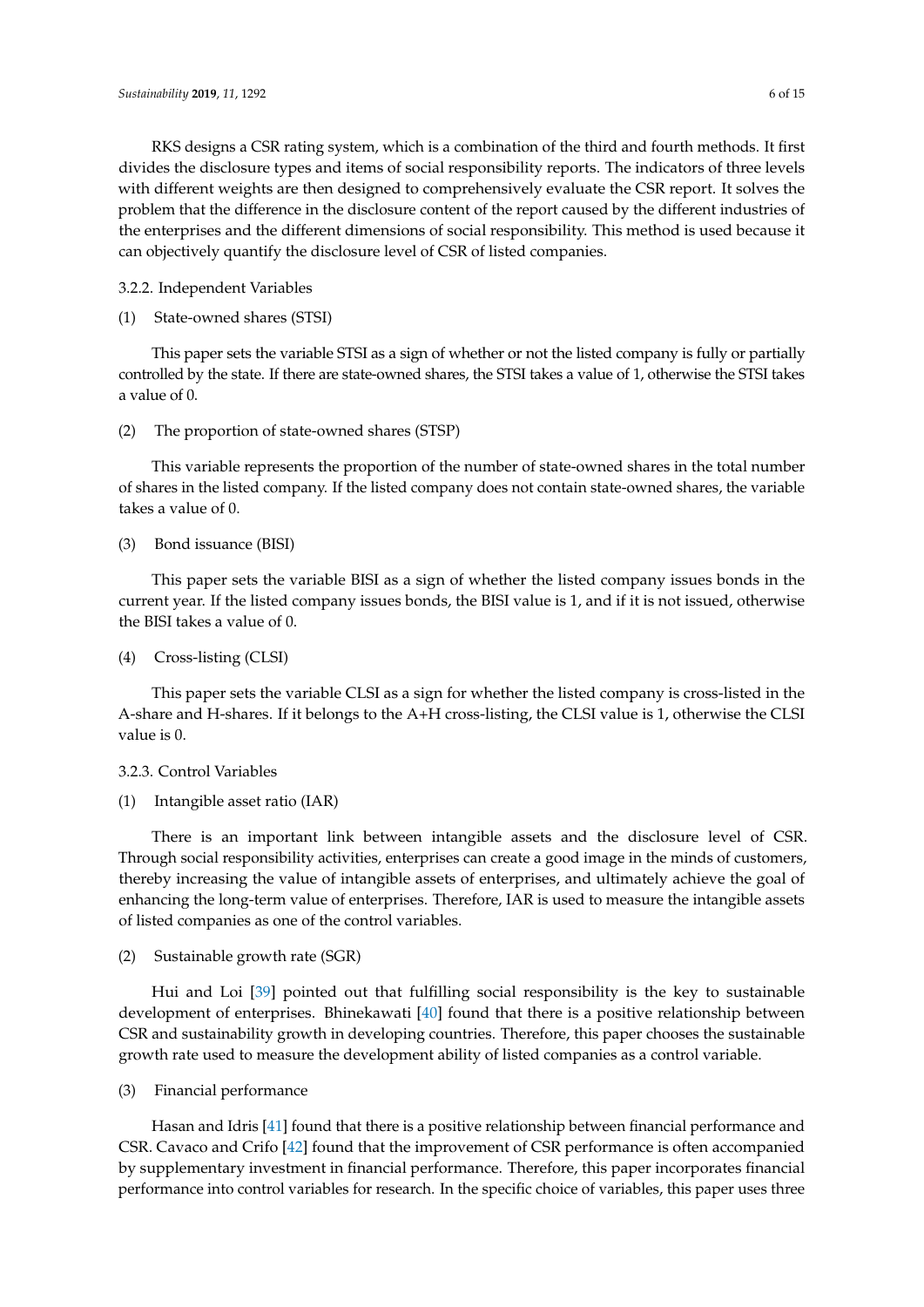variables: Capital intensity (CI), that represents the solvency of listed companies, operating profit margin (OPM), that measures the profitability of listed companies, and financial leverage (FLEV), that reflects the risk level of listed companies.

Table [1](#page-6-0) gives the specific definitions of the variables used in this paper.

<span id="page-6-0"></span>

| <b>Type</b>           | Symbol                   | <b>Variables</b>                        | Explanation                                                                                                                                                                                                                   |  |  |
|-----------------------|--------------------------|-----------------------------------------|-------------------------------------------------------------------------------------------------------------------------------------------------------------------------------------------------------------------------------|--|--|
| Dependent variable    | <b>CSR</b><br><b>CSR</b> |                                         | Listed company social responsibility report rating<br>score released by RKS                                                                                                                                                   |  |  |
|                       | <b>STSI</b>              | State-owned shares                      | If the state-owned shares are included, the value is 1;<br>otherwise, the value is 0.                                                                                                                                         |  |  |
| Independent variables | <b>STSP</b>              | The proportion of<br>state-owned shares | Number of state-owned shares/Total number of shares                                                                                                                                                                           |  |  |
|                       | <b>BISI</b>              | Bond issuance                           | If the listed company issues bonds, the value is 1;<br>otherwise, the value is 0.                                                                                                                                             |  |  |
|                       | <b>CLSI</b>              | Cross-listing                           | If it belongs to the $A+H$ cross-listing, the value is 1;<br>otherwise, the value is 0.                                                                                                                                       |  |  |
|                       | IAR                      | Intangible asset ratio                  | Net intangible assets/Total assets                                                                                                                                                                                            |  |  |
| Control variables     | <b>SGR</b>               | Sustainable growth rate                 | $SGR = ROE*$ retention ratio/(1 – ROE* retention ratio)<br>$ROE = Net profits/Owner's equity$<br>Retention ratio = $1 - Dividends$ Per Share/(current<br>term net profit/Capital paid-in at the end of the<br>current period) |  |  |
|                       | <b>CI</b>                | Capital intensity                       | Total assets/operation revenue                                                                                                                                                                                                |  |  |
|                       | <b>OPM</b>               | Operating profit margin                 | Operating profit/operation revenue                                                                                                                                                                                            |  |  |
|                       | <b>FLEV</b>              | Financial leverage                      | (Net Profit + Income Tax Expenses + Financial<br>Expenses)/(Net Profit + Income Tax Expenses)                                                                                                                                 |  |  |

| <b>Table 1.</b> List of variables. |
|------------------------------------|
|------------------------------------|

## 3.2.4. Data Source

The A-share listed companies which issued the social responsibility reports from 2011 to 2015 is studied. The initial samples are processed as follows: In order to prevent the financial situation or other abnormalities in the company from affecting the regression results, ST and \*ST companies are excluded. The final number of samples was 3306.

The data of CSR disclosure levels are from the rating results of the 2011–2015 Social Responsibility Report released by RKS. Due to the availability of Social Responsibility Report released by RKS, the latest year under study in this paper is 2015. Other data is obtained from the CSMAR database.

#### *3.3. Model Specification*

In order to verify hypothesis 1 and 2, model (1) and model (2) are constructed respectively.

$$
CSR_{it} = \alpha_0 + \alpha_1 STSI_{it} + \alpha_2 IAR_{it} + \alpha_3 SGR_{it} + \alpha_4 CI_{it} + \alpha_5 OPM_{it} + \alpha_6 FLEV_{it} + \varepsilon_{it}
$$
 (1)

$$
CSR_{it} = \beta_0 + \beta_1 STSP_{it} + \beta_2 IAR_{it} + \beta_3 SGR_{it} + \beta_4 CI_{it} + \beta_5 OPM_{it} + \beta_6 FLEV_{it} + \varepsilon_{it}
$$
 (2)

In order to verify hypothesis 3 and 4, model (3) and model (4) are constructed respectively.

$$
CSR_{it} = \chi_0 + \chi_1 STSI_{it} + \chi_2 STSI_{it} \times BISI_{it} + \chi_3 IAR_{it} + \chi_4 SGR_{it} + \chi_5 CI_{it} + \chi_6 OPM_{it} + \chi_7 FLEV_{it} + \epsilon_{it}
$$
 (3)

$$
CSR_{it} = \varphi_0 + \varphi_1 STSP_{it} + \varphi_2 STSP_{it} \times BISI_{it} + \varphi_3 IAR_{it} + \varphi_4 SGR_{it} + \varphi_5 CI_{it} + \varphi_6 OPM_{it} + \varphi_7 FLEV_{it} + \varepsilon_{it}
$$
 (4)

In order to verify hypothesis 5 and 6, model (5) and model (6) are constructed respectively.

$$
CSR_{it} = \gamma_0 + \gamma_1 STSI_{it} + \gamma_2 STSI_{it} \times CLSI_{it} + \gamma_3 IAR_{it} + \gamma_4 SGR_{it} + \gamma_5 CI_{it} + \gamma_6 OPM_{it} + \gamma_7 FLEV_{it} + \varepsilon_{it}
$$
 (5)

$$
CSR_{it}=\eta_0+\eta_1STSP_{it}+\eta_2STSI_{it}\times CLSI_{it}+\eta_3IAR_{it}+\eta_4SGR_{it}+\eta_5CI_{it}+\eta_6OPM_{it}+\eta_7FLEV_{it}+\epsilon_{it}\quad (6)
$$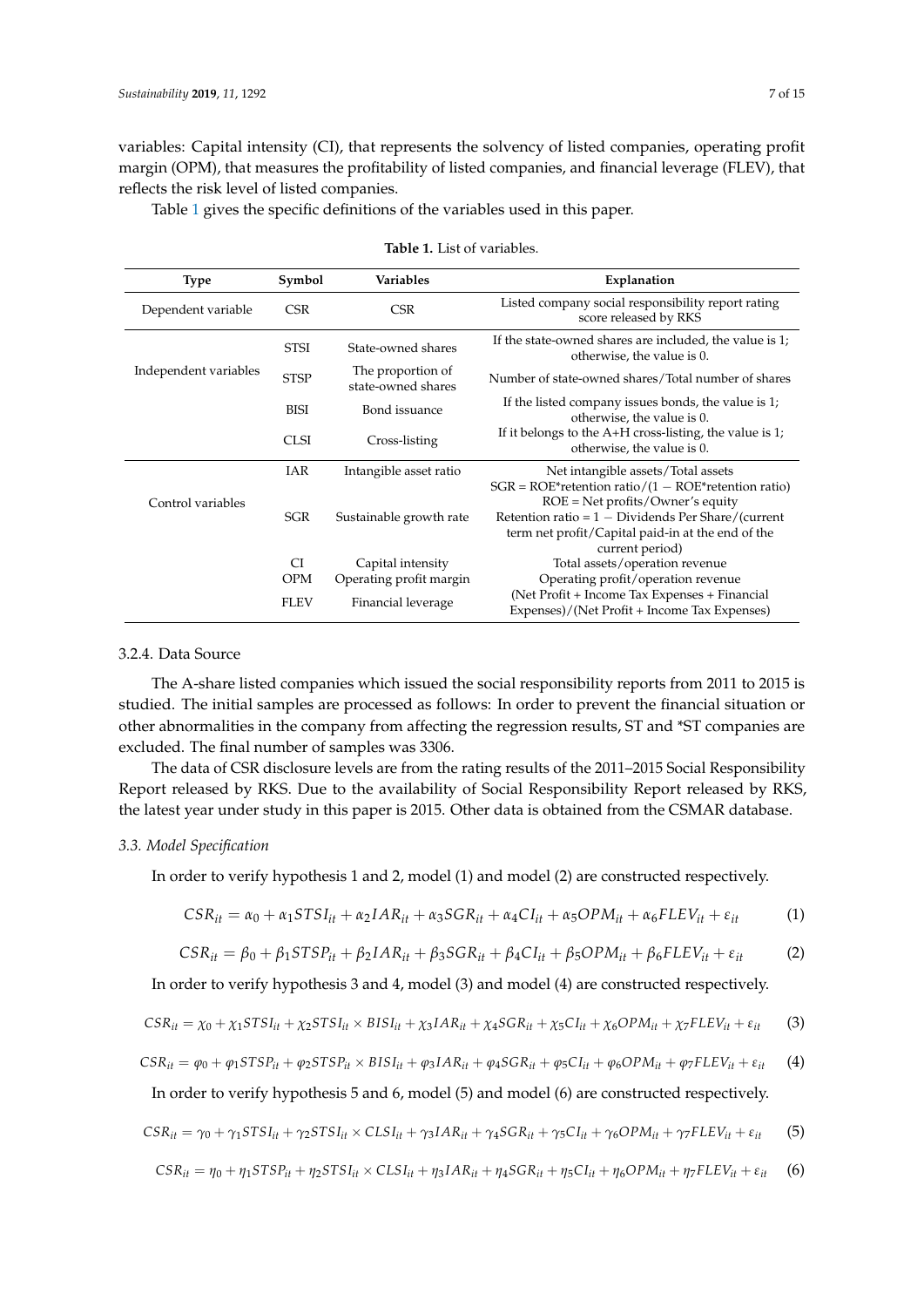where, *CSRit* is the social responsibility report rating score of the listed company, released by RKS. *STSI*<sup>*i*</sup> is a dummy variable that is equal to 1 if the company is state-owned, and 0 otherwise. *STSP*<sup>*i*</sup> is the proportion of state-owned shares.  $BISI_{it}$  is a dummy variable that equals 1 if the company issues bonds, and 0 otherwise. *CLSIit* is a dummy variable that equals to 1 if the company issues both A and H shares in the stock market, and 0 otherwise. We also introduce some control variables into the panel data model to control for other influencing factors on CSR disclosure. *IARit* is the company's intangible asset ratio.  $SGR_i$  is sustainable growth rate of the company.  $CI_{it}$  is the company's capital intensity. *OPM*<sub>*it*</sub> is the company's operating profit margin. *FLEV*<sub>*it*</sub> is financial leverage of the company.

## <span id="page-7-0"></span>**4. Empirical Results and Discussions**

#### *4.1. Descriptive Statistics*

Table [2](#page-7-1) shows the descriptive statistics for the variables. It can be seen from Table [2](#page-7-1) that the information disclosure level of listed companies differs greatly, with a minimum score of 15.12, a maximum score of 89.30, a standard deviation of 12.48, and an average score of 40.37. At present, the disclosure level of CSR within China's listed companies varies markedly. This may be due to: (1) There are great differences among listed companies in fulfilling their social responsibility. Enterprises with high disclosure level of CSR bear more social responsibility accordingly. (2) The contribution of some enterprises to society is basically the same, but the disclosure degree of the report released in the end is different. This may be due to the fact that China's current disclosure system has not yet been perfected, and companies have different choices about whether to disclose, or which aspects to disclose. Some enterprises choose to disclose information with higher value, which is more acceptable to stakeholders. Others are more subjective and readers are less usable, which in turn affects their judgment on the contribution of CSR of companies. The disclosure level of CSR in China still needs to be standardized and developed urgently.

<span id="page-7-1"></span>

| Variable      | Obs  | Mean   | Std.Dev. | Min      | Max   |
|---------------|------|--------|----------|----------|-------|
| <b>CSR</b>    | 3306 | 40.37  | 12.48    | 15.12    | 89.30 |
| <b>STSI</b>   | 3306 | 0.255  | 0.436    | 0        |       |
| <b>STSP</b>   | 3306 | 0.0580 | 0.150    | $\Omega$ | 0.854 |
| <b>BISI</b>   | 3306 | 0.200  | 0.400    | $\Omega$ |       |
| CL SI         | 3306 | 0.117  | 0.321    | $\Omega$ | 1     |
| <b>IAR</b>    | 3306 | 0.0489 | 0.0799   | $\Omega$ | 0.794 |
| SGR           | 3306 | 0.0654 | 0.162    | $-3.759$ | 5.672 |
| <sup>CT</sup> | 3306 | 4.152  | 22.28    | 0        | 967.7 |
| <b>OPM</b>    | 3306 | 0.149  | 1.080    | $-1.315$ | 59.78 |
| <b>FLEV</b>   | 3306 | 2.103  | 42.29    | $-253.7$ | 2403  |

**Table 2.** Descriptive statistics.

#### *4.2. Correlation Analysis*

Table [3](#page-8-0) shows the correlations between the variables. It shows that there is a significant positive correlation between CSR, STSI and STSP. The inferences of Hypothesis 1 and Hypothesis 2 are preliminarily verified.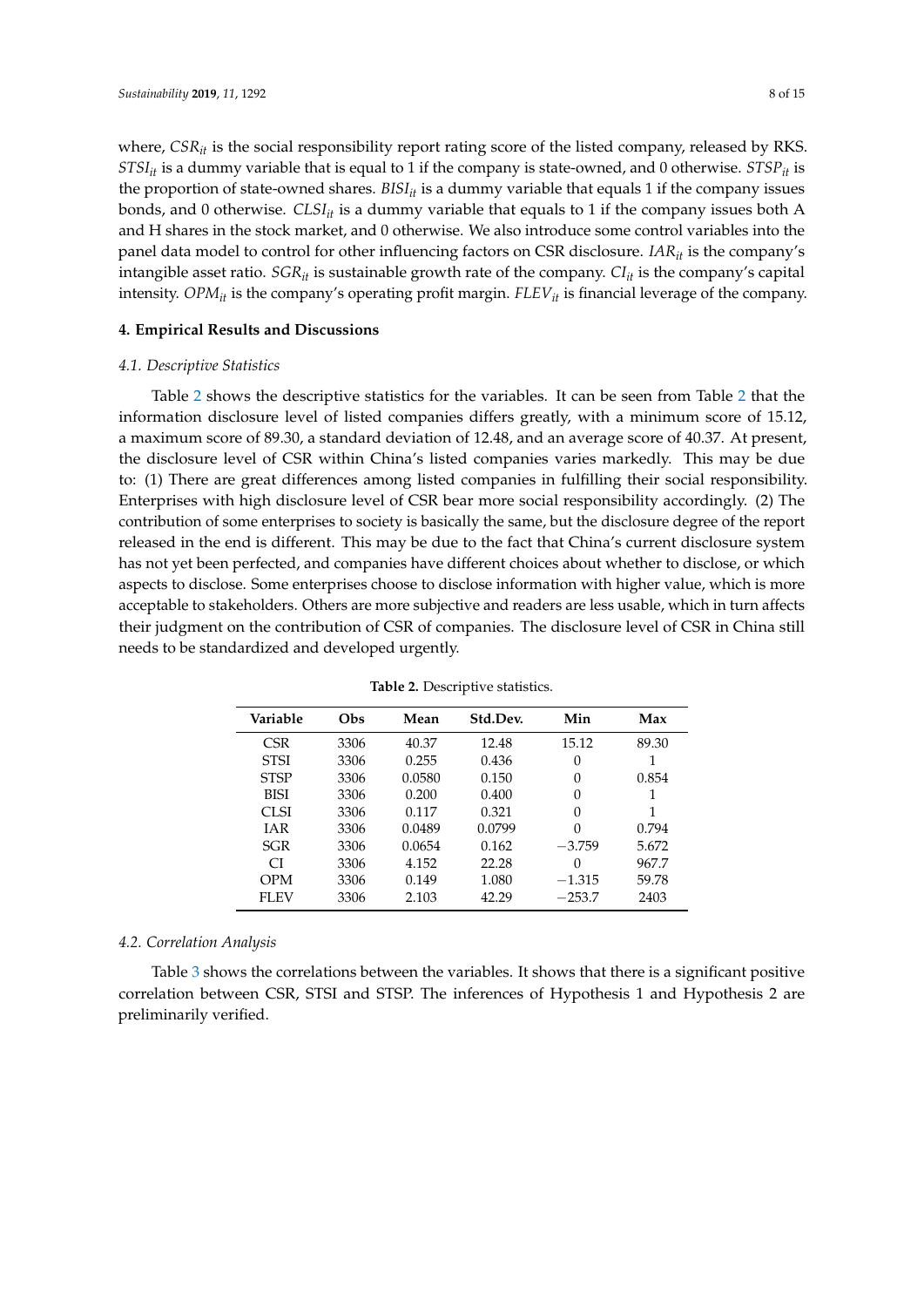<span id="page-8-0"></span>

|             | <b>CSR</b>  | <b>STSI</b> | <b>STSP</b> | <b>BISI</b>  | <b>CLSI</b> | <b>IAR</b>   | <b>SGR</b> | CI          | <b>OPM</b> | <b>FLEV</b> |
|-------------|-------------|-------------|-------------|--------------|-------------|--------------|------------|-------------|------------|-------------|
| <b>CSR</b>  | 1.000       |             |             |              |             |              |            |             |            |             |
| <b>STSI</b> | $0.091$ *** | 1.000       |             |              |             |              |            |             |            |             |
| <b>STSP</b> | $0.041**$   | $0.660$ *** | 1.000       |              |             |              |            |             |            |             |
| <b>BISI</b> | $0.100$ *** | 0.008       | $-0.002$    | 1.000        |             |              |            |             |            |             |
| <b>CLSI</b> | $0.353***$  | $0.040**$   | 0.026       | $0.144$ ***  | 1.000       |              |            |             |            |             |
| IAR         | $-0.005$    | $-0.025$    | $-0.011$    | $0.041**$    | $0.127***$  | 1.000        |            |             |            |             |
| SGR         | $0.040**$   | 0.024       | $0.030*$    | $-0.056$ *** | $-0.008$    | $-0.045$ *** | 1.000      |             |            |             |
| CI          | $0.030*$    | 0.003       | 0.001       | $-0.008$     | $0.041**$   | $-0.030*$    | 0.025      | 1.000       |            |             |
| <b>OPM</b>  | $-0.015$    | $-0.005$    | 0.004       | $-0.015$     | 0.003       | $-0.007$     | $0.107***$ | $0.666$ *** | 1.000      |             |
| <b>FLEV</b> | $-0.001$    | $0.031*$    | 0.017       | $-0.009$     | $-0.004$    | $-0.017$     | $-0.008$   | $-0.002$    | $-0.003$   | 1.000       |
|             |             |             |             |              |             |              |            |             |            |             |

**Table 3.** Correlation matrix.

Note: \*\*\* denotes statistical significance at the 1% level. \*\* denotes statistical significance at the 5% level. \* denotes statistical significance at the 10% level.

#### *4.3. Regression Results and Discussions*

<span id="page-8-1"></span>The estimated results of models (1)–(6) are shown in Table [4.](#page-8-1)

|                    | (1)         | (2)         | (3)         | (4)         | (5)         | (6)         |
|--------------------|-------------|-------------|-------------|-------------|-------------|-------------|
|                    | $2.556$ *** |             | $1.762**$   |             | $1.020*$    |             |
| <b>STSI</b>        | (5.16)      |             | (3.26)      |             | (1.97)      |             |
| <b>STSP</b>        |             | $3.281*$    |             | 1.507       |             | 0.919       |
|                    |             | (2.27)      |             | (0.94)      |             | (0.59)      |
| $BISI \times STSI$ |             |             | $3.863$ *** |             |             |             |
|                    |             |             | (3.66)      |             |             |             |
| $BISI \times STSP$ |             |             |             | $8.408*$    |             |             |
|                    |             |             |             | (2.54)      |             |             |
| $CLSI \times STSI$ |             |             |             |             | $11.05***$  |             |
|                    |             |             |             |             | (9.05)      |             |
| $CLSI \times STSP$ |             |             |             |             |             | 15.86 ***   |
|                    |             |             |             |             |             | (4.19)      |
| <b>IAR</b>         | 0.160       | $-0.108$    | 0.0607      | $-0.233$    | $-0.220$    | $-0.446$    |
|                    | (0.06)      | $(-0.04)$   | (0.02)      | $(-0.09)$   | $(-0.08)$   | $(-0.16)$   |
| <b>SGR</b>         | $3.341*$    | $3.422*$    | $3.361*$    | $3.436*$    | $3.293*$    | $3.481**$   |
|                    | (2.49)      | (2.54)      | (2.51)      | (2.56)      | (2.48)      | (2.59)      |
| CI                 | $0.0418**$  | $0.0424$ ** | $0.0418**$  | $0.0422**$  | $0.0399**$  | $0.0415**$  |
|                    | (3.21)      | (3.25)      | (3.21)      | (3.23)      | (3.10)      | (3.18)      |
| <b>OPM</b>         | $-0.801**$  | $-0.817**$  | $-0.805**$  | $-0.820**$  | $-0.771**$  | $-0.803**$  |
|                    | $(-2.97)$   | $(-3.02)$   | $(-2.99)$   | $(-3.03)$   | $(-2.89)$   | $(-2.97)$   |
| <b>FLEV</b>        | $-0.00101$  | $-0.000401$ | $-0.000706$ | $-0.000270$ | $-0.000448$ | $-0.000233$ |
|                    | $(-0.20)$   | $(-0.08)$   | $(-0.14)$   | $(-0.05)$   | $(-0.09)$   | $(-0.05)$   |
| _cons              | 39.44 ***   | $39.90$ *** | 39.44 ***   | 39.92 ***   | $39.46$ *** | 39.93 ***   |
|                    | (130.83)    | (139.37)    | (131.08)    | (139.51)    | (132.50)    | (139.77)    |
| ${\bf N}$          | 3306        | 3306        | 3306        | 3306        | 3306        | 3306        |

**Table 4.** Summary of model estimation results.

Note: \*\*\* denotes statistical significance at the 1% level. \*\* denotes statistical significance at the 5% level. \* denotes statistical significance at the 10% level.

## 4.3.1. Hypothesis 1 and 2

The coefficient of STSI is 2.556 significantly. This shows that state-owned shares have a significant positive impact on the disclosure level of CSR. Hypothesis 1 is verified.

The coefficient of STSP is 3.281 significantly. This shows that the proportion of state-owned shares has a positive impact on the disclosure level of CSR. Hypothesis 2 is verified.

As the shareholders of the company, they can participate in company decision-making directly, and take CSR fulfillment and disclosure as one of the company's strategies. As a shareholder, the state can participate in SOEs' decision-making from the perspective of national policy and social construction. By influencing the management strategies of SOEs, it helps to complete the country's macro-control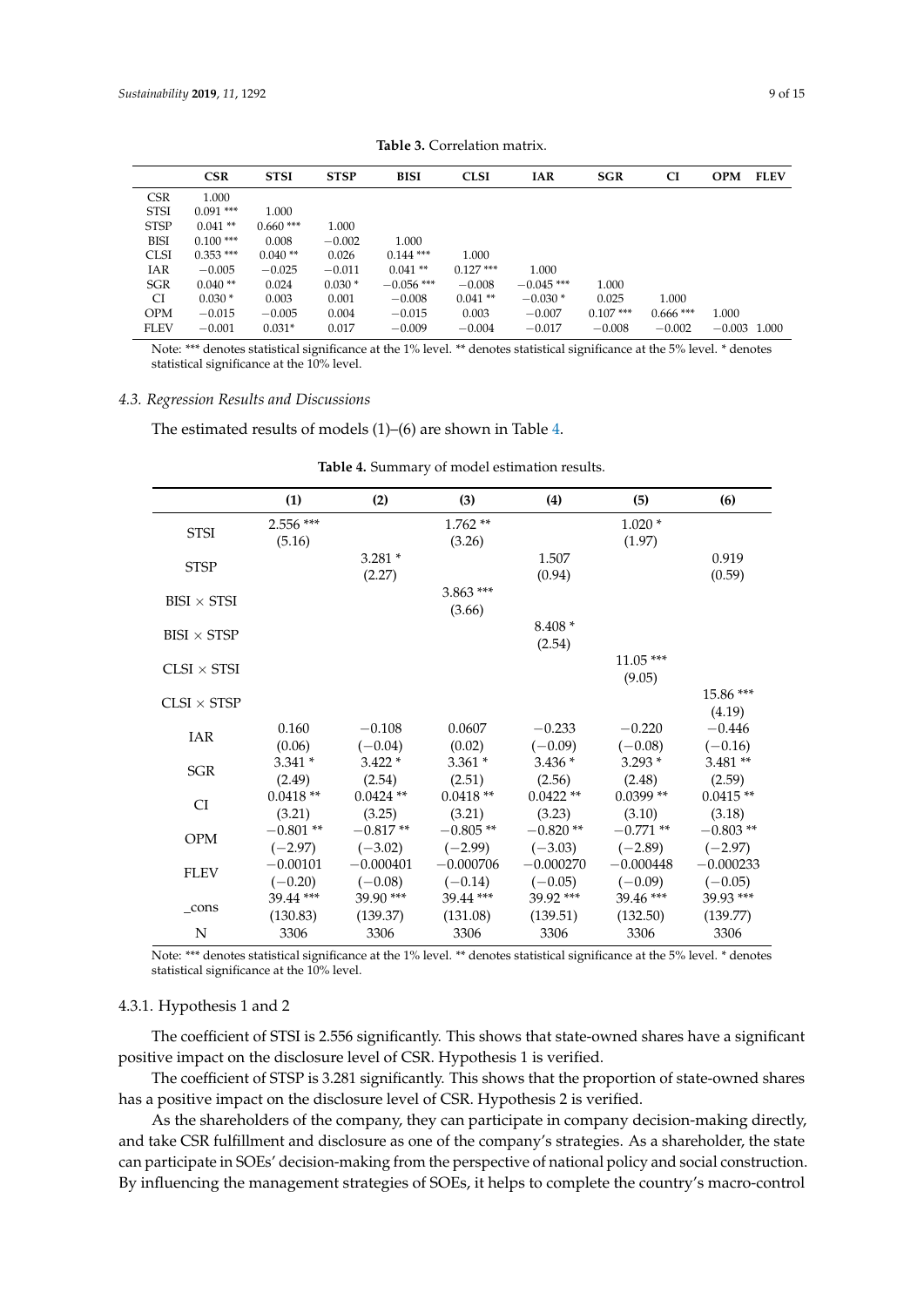of the market. Therefore, state ownership will have a positive impact on the CSR disclosure level of listed companies. Our results are consistent with Cai et al. [\[9\]](#page-12-8), Wang et al. [\[10\]](#page-12-9) and Tang et al. [\[11\]](#page-12-10). In addition, our results show that the impact will be more significant as the state-owned shareholding ratio increases.

## 4.3.2. Hypothesis 3 and 4

The coefficient of cross term BISI  $\times$  STSI is 3.863 significantly. This shows that if a listed company issues bonds, it can promote the impact of state-owned shares on the disclosure level of CSR. Hypothesis 3 is verified.

The coefficient of cross term BISI  $\times$  STSP is 8.408 significantly. It shows that if a listed company issues bonds, it can promote the impact of the proportion of state-owned shares on the disclosure level of CSR. Hypothesis 4 is verified.

Bond issuance indicates that enterprises need to obtain funds through financing. In order to win the favor of creditors and attract more investment, enterprises need to disclose their financial and non-financial information to creditors to help them understand the business status, industry status and social status of these enterprises. The fulfillment of social responsibility is important non-financial information for enterprises, which can inform creditors about the contribution of enterprises to society. Our results are consistent with Ge and Liu [\[37\]](#page-13-19). Therefore, in order to obtain financing, enterprises that include state-owned shares tend to improve the level of social responsibility disclosure to better convey information to potential creditors and obtain more funds at lower financing costs.

## 4.3.3. Hypothesis 5 and 6

The coefficient of cross term CLSI  $\times$  STSI is 11.05 significantly. It shows that if listed companies cross-list in A shares and H shares, it will promote the impact of state-owned shares on the disclosure level of CSR. Hypothesis 5 is verified.

The coefficient of cross term CLSI  $\times$  STSP is 15.86 significantly. This shows that if listed companies cross-list in A shares and H shares, it will promote the impact of state-owned shares on the disclosure level of CSR. Hypothesis 6 is verified.

Cross-listed companies need to face the requirements of two markets. The requirements of the two markets are different for enterprises, which requires enterprises to improve information transparency to meet the needs of investors in both places. The improvement of information transparency requires enterprises to improve the information disclosure level. Therefore, cross-listing can promote the positive impact of state-owned shares on the disclosure level of CSR. Our results are consistent with Reese and Weisbach [\[8\]](#page-12-7) and Boubakri et al. [\[25\]](#page-13-7).

#### *4.4. Robust Test*

Referring to Liu and Zhang [\[43\]](#page-14-1), this paper quantifies the disclosure level of CSR. Ten key performance indicators (annual net profit, annual total tax, annual dividend policy to be implemented, number of employees, anti-commercial bribery information, quality management system certification, customer satisfaction, total annual environmental protection transformation, carbon emission reduction, total annual social welfare donation) are selected to represent the dimensions of economy, government, shareholders, employees, consumers, environment and community. By counting the disclosure level of each indicator (the value of disclosure is 1 and the value of non-disclosure is 0), the level of social responsibility disclosure (CSR) can be obtained by summing up the disclosure of all indicators. Then we use this variable to replace the dependent variable in the original model and re-regress all models to verify the objectivity of the previous panel regression results. They are shown in Table [5,](#page-10-1) which are basically consistent with the previous regression results. It indicates that the conclusions obtained before are robust.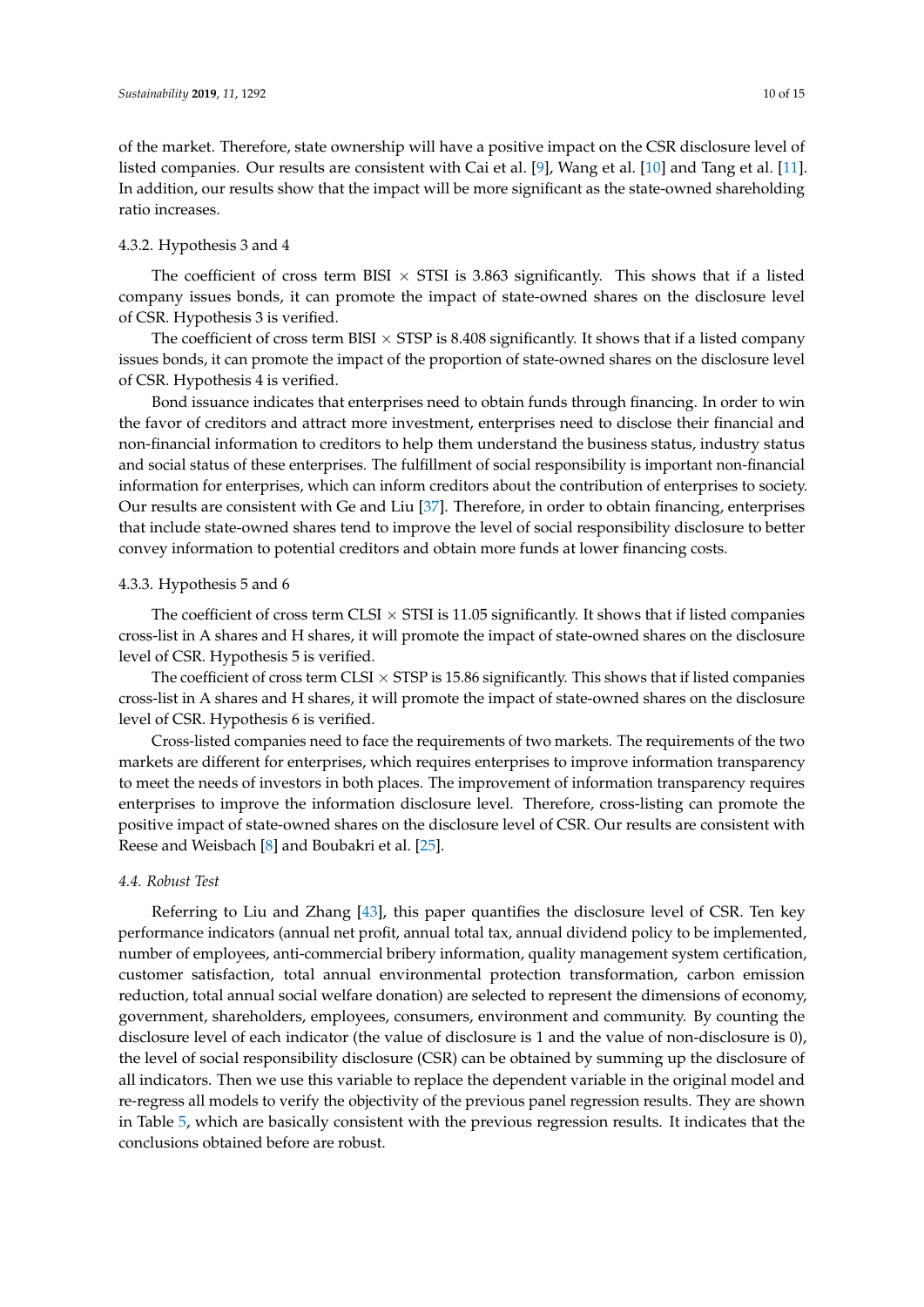<span id="page-10-1"></span>

| (6)<br>0.412<br>(1.69) |
|------------------------|
|                        |
|                        |
|                        |
|                        |
|                        |
|                        |
|                        |
|                        |
|                        |
|                        |
|                        |
| $1.201*$               |
| (2.02)                 |
| 0.240                  |
| (0.56)                 |
| $0.831$ ***            |
| (3.94)                 |
| 0.000703               |
| (0.34)                 |
| $-0.0584$              |
| $(-1.37)$              |
| $-0.00129$             |
| $(-1.60)$              |
| $3.049$ ***            |
| (67.87)                |
| 3306                   |
|                        |

**Table 5.** Robust test.

Note: \*\*\* denotes statistical significance at the 1% level. \*\* denotes statistical significance at the 5% level. \* denotes statistical significance at the 10% level.

## <span id="page-10-0"></span>**5. Conclusions and Policy Implications**

#### *5.1. Conclusions*

This paper selects the A-share listed companies which have released social responsibility reports in China from 2011 to 2015 as samples to study the impact of state-owned shares on the disclosure level of CSR. In addition, the role of different financing methods (issuing bonds and cross-listing) in the impact of state-owned shares on the disclosure level of CSR is further studied.

We make the conclusions as follows:

- (1) State-owned shares and the proportion of state-owned shares both have a significant positive impact on the disclosure level of CSR. In non-state-controlled enterprises, the increase of the proportion of state-owned shares representing the voting decision-making power can significantly affect the improvement of the level of disclosure of social responsibility. This shows that the disclosure level of CSR in China still needs the coercive force of the state to guarantee.
- (2) The two financing methods studied in this paper (issuing bonds and cross-listing) can promote this positive impact. This shows that strengthening market competition is conducive to promoting the disclosure level of CSR.

## *5.2. Policy Implications*

5.2.1. Strengthen the Dissemination and Training of the Concept of Social Responsibility

Governments and regulatory authorities should learn from foreign experience and train enterprises in large-scale concepts of social responsibility, preparation of social responsibility reports and other related knowledge, so as to enable enterprises to have a deeper understanding of social responsibility.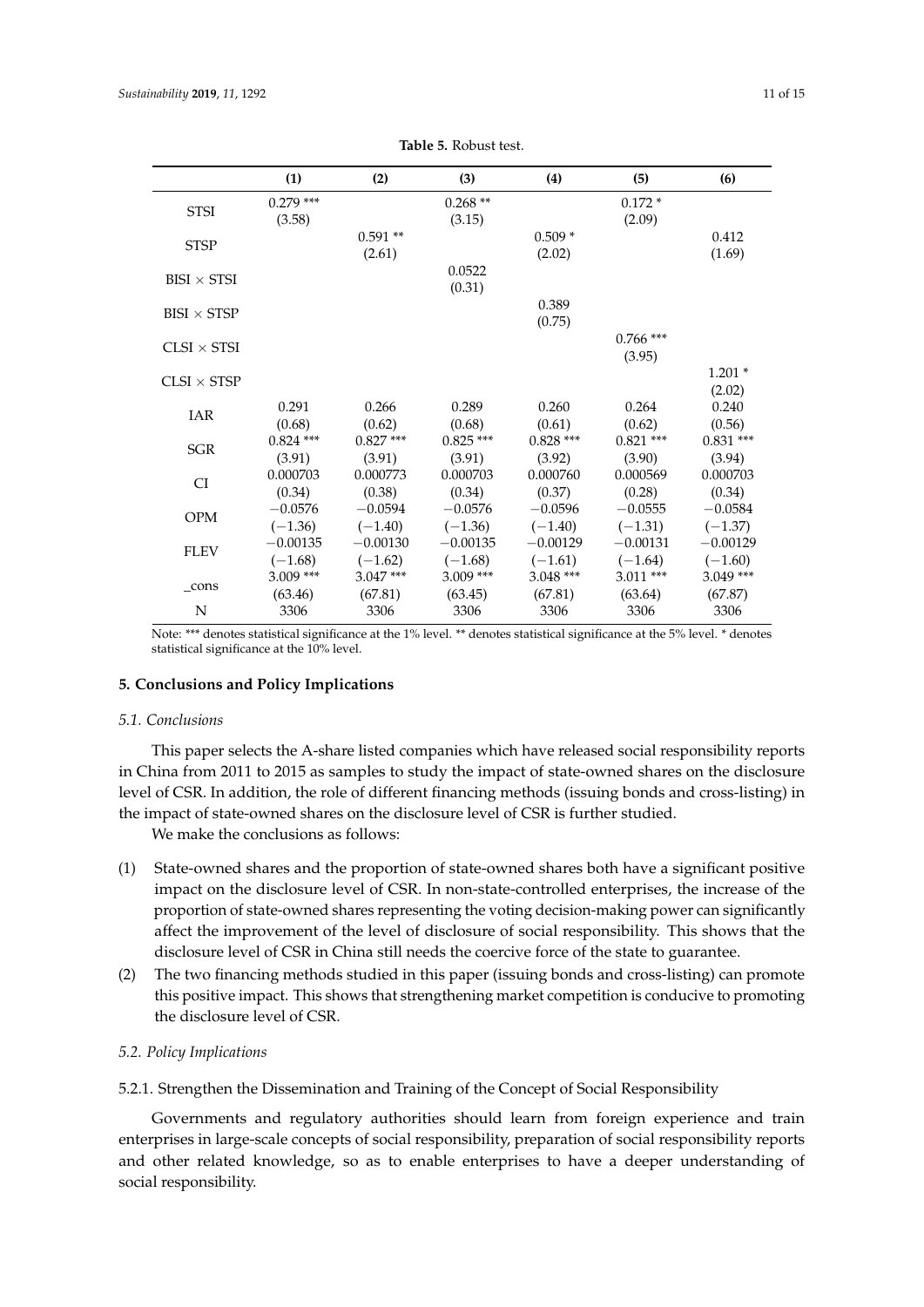One of the reasons for the low level of CSR disclosure in China is that there is no clear concept of what CSR enterprises should undertake, and what relevant information they should disclose. This requires the relevant management departments first of all to clarify the connotation of CSR, and then divide the specific social responsibility obligations of enterprises in different business sectors, so as to play a guiding role for enterprises that are still at the stage of exploration. Only when enterprises regard social responsibility as the driving force for their sustainable development, will they resolutely fulfill their social responsibilities in action and will be willing to disclose more CSR information. Non-SOEs should get the experiences from SOEs in CSR disclosure.

## 5.2.2. Regulate the CSR Disclosure

Efforts can be made from the following aspects:

- (1) Formulate a social responsibility information disclosure framework. China's social responsibility reports has the problems of decentralized content and low disclosure levels. It is suggested that the regulatory authorities, based on the already mature financial reporting model, develop a framework for specific requirements for the levels that the company needs to disclose, and the items that need to be disclosed at each level.
- (2) Adjust and standardize the disclosure of social responsibility information according to actual conditions. Due to the different industries and business scopes of enterprises, the proportion of social responsibilities and the emphasis of disclosure are also different. When formulating the disclosure framework, the proportion of content should be differentiated in advance according to the characteristics of the industry. This can also help companies understand which responsibilities they need to focus on. In addition, it is recommended to urge enterprises to include CSR into their daily management.
- (3) Establish standards and indicators. Failure to quantify social responsibility and high cost of information disclosure is an important factor restricting the improvement of disclosure level. Social responsibility accounting should learn from the experiences of traditional accounting. In addition, enterprises should develop a unified standard and a complete social responsibility accounting system. The problem of quantitative difficulty in social responsibility and the high cost of information disclosure may be solved fundamentally.

## 5.2.3. Improve the National Legal System

At this stage, the use of coercive force by the state is an important means to promote the social responsibility disclosure. A sound legal system is the guarantee for the national compulsory force to play its role.

Legislative departments can further refine the requirements of CSR and disclosure, and incorporate penalties for violation of the law into the provisions, in order to alleviate the contradiction between the law and CSR. For those social responsibilities that have not yet been specified, it is suggested that the relevant departments should establish a framework to unify and standardize them. It is suggested that the legislative department should introduce general rules of disclosure of CSR in related law, such as the Environmental Law and the Labor Protection Law.

## 5.2.4. Make Full Use of External Supervision

External supervision is a kind of supervision for enterprises to improve the disclosure level of CSR. We can rely on the supervision of public opinion to urge enterprises to assume social responsibilities and do a good job in information disclosure. The public opinion formed by the news media will also affect the social evaluation of enterprises and the evaluation of stakeholders.

We can improve enterprises' CSR disclosure levels by directly affecting the economic interests of enterprises. It can be linked to the economic benefits of enterprises through tax reduction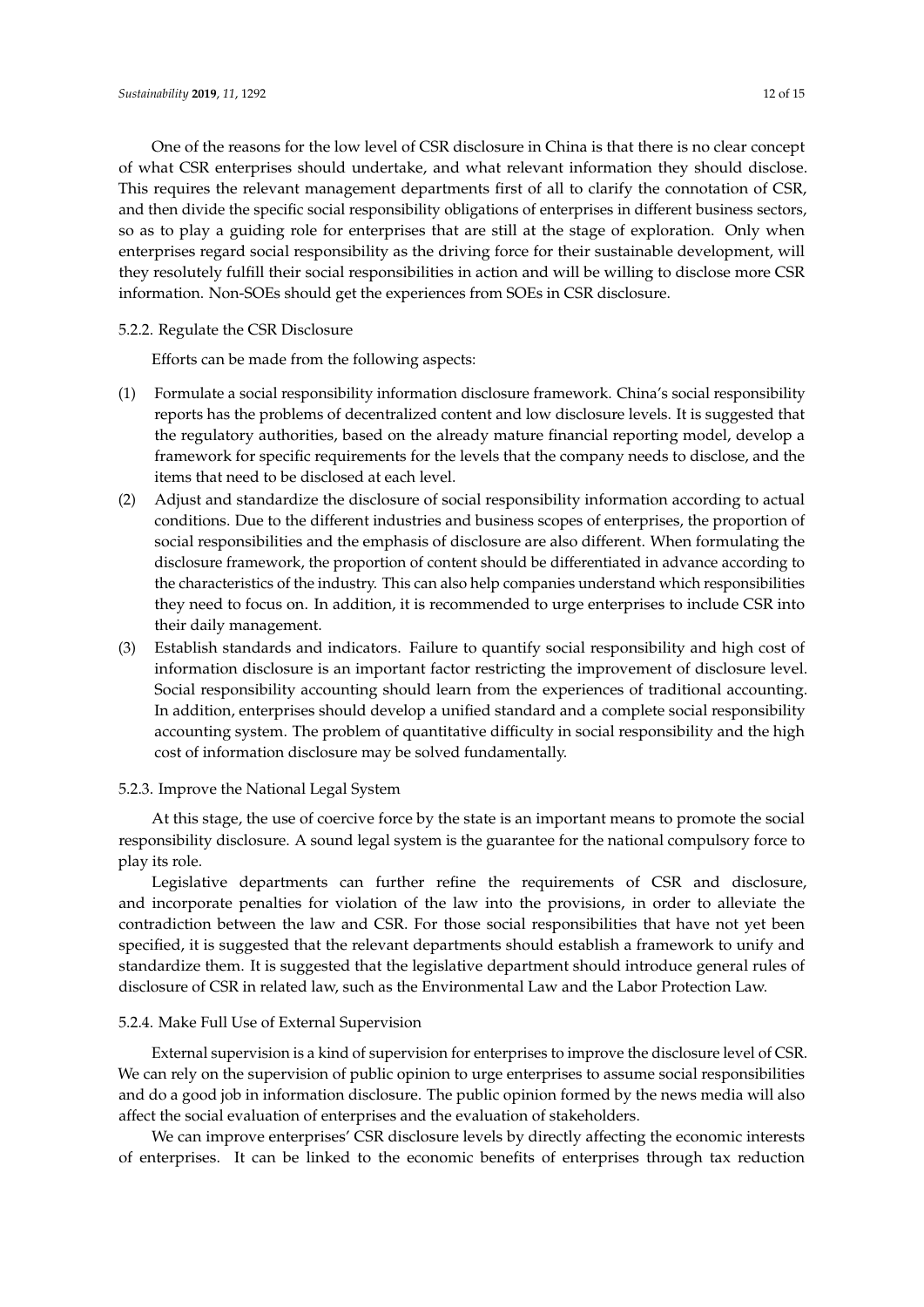and exemption, which can enhance the initiative of enterprises to fulfill relevant information on CSR disclosure.

In addition, rating agencies can incorporate the disclosure of social responsibility into the rating assessment and encourage companies to fulfill their responsibility and improve CSR disclosure levels.

Finally, it would be meaningful to take different dimensions of CSR into account in future study, such as environmental CSR, community CSR and governance CSR. Furthermore, researchers can consider other financing methods' impacts on CSR, such as bank credit and finance lease.

**Author Contributions:** Concept, Methodology and Supervision, M.G.; Data curation, Formal analysis, Investigation, Resources, Software and Validation, Y.H.; Writing Review & Editing, Visualization, Y.Z.; Writing-Original Draft, F.T.

**Funding:** This research received no external funding.

**Conflicts of Interest:** The authors declare no conflict of interest.

## **References**

- <span id="page-12-0"></span>1. Ding, D.K.; Ferreira, C.; Wongchoti, U. The geography of CSR. *Int. Rev. Econ. Financ.* **2019**, *59*, 265–288. [\[CrossRef\]](http://dx.doi.org/10.1016/j.iref.2018.09.003)
- <span id="page-12-1"></span>2. Van Marrewijk, M. Concepts and Definitions of CSR and Corporate Sustainability: Between Agency and Communion. *J. Bus. Eth.* **2003**, *44*, 95–105. [\[CrossRef\]](http://dx.doi.org/10.1023/A:1023331212247)
- <span id="page-12-2"></span>3. Yu, Y.; Choi, Y. Stakeholder pressure and CSR adoption: The mediating role of organizational culture for chinese companies. *Soc. Sci. J.* **2016**, *53*, 226–235. [\[CrossRef\]](http://dx.doi.org/10.1016/j.soscij.2014.07.006)
- <span id="page-12-3"></span>4. Yu, Y.; Choi, Y.; Zhang, N. Strategic corporate sustainability performance of Chinese state-owned listed firms: A meta-frontier generalized directional distance function approach. *Soc. Sci. J.* **2013**, *52*, 300–310. [\[CrossRef\]](http://dx.doi.org/10.1016/j.soscij.2013.07.010)
- <span id="page-12-4"></span>5. Zhu, Q.; Liu, J.; Lai, K.H. Corporate social responsibility practices and performance improvement among Chinese national state-owned enterprises. *Int. J. Prod. Econ.* **2016**, *171*, 417–426. [\[CrossRef\]](http://dx.doi.org/10.1016/j.ijpe.2015.08.005)
- <span id="page-12-5"></span>6. Livingston, M.; Poon, W.P.; Zhou, L. Are Chinese Credit Ratings Relevant? A Study of the Chinese Bond Market and Credit Rating Industry. *J. Bank. Financ.* **2018**, *87*, 216–232. [\[CrossRef\]](http://dx.doi.org/10.1016/j.jbankfin.2017.09.020)
- <span id="page-12-6"></span>7. Stulz, R.M. Globalisation of equity markets and the cost of capital. *J. Appl. Corp. Financ.* **1999**, *12*, 8–25. [\[CrossRef\]](http://dx.doi.org/10.1111/j.1745-6622.1999.tb00027.x)
- <span id="page-12-7"></span>8. Reese, W.A., Jr.; Weisbach, M.S. Protection of Minority Shareholder Interests, Cross-Listings in the United States, and Subsequent Equity Offerings. *J. Financ. Econ.* **2002**, *66*, 65–104. [\[CrossRef\]](http://dx.doi.org/10.1016/S0304-405X(02)00151-4)
- <span id="page-12-8"></span>9. Cai, W.; Lee, E.; Wu, Z.; Xu, A.L.; Zeng, C.C. Do Economic Incentives of Controlling Shareholders Influence Corporate Social Responsibility Disclosure? A Natural Experiment. *Int. J. Account.* **2017**, *52*, 238–250. [\[CrossRef\]](http://dx.doi.org/10.1016/j.intacc.2017.07.002)
- <span id="page-12-9"></span>10. Wang, Z.; Reimsbach, D.; Braam, G. Political Embeddedness and the Diffusion of Corporate Social Responsibility Practices in China: A Trade-Off between Financial and CSR Performance? *J. Clean. Prod.* **2018**, *198*, 1185–1197. [\[CrossRef\]](http://dx.doi.org/10.1016/j.jclepro.2018.07.116)
- <span id="page-12-10"></span>11. Tang, P.; Yang, S.; Boehe, D. Ownership and Corporate Social Performance in China: Why Geographic Remoteness Matters. *J. Clean. Prod.* **2018**, *197*, 1284–1295. [\[CrossRef\]](http://dx.doi.org/10.1016/j.jclepro.2018.06.288)
- <span id="page-12-11"></span>12. Li, T.; Belal, A. Authoritarian State, Global Expansion and Corporate Social Responsibility Reporting: The Narrative of a Chinese State-Owned Enterprise. *Account. Forum* **2018**, *42*, 199–217. [\[CrossRef\]](http://dx.doi.org/10.1016/j.accfor.2018.05.002)
- <span id="page-12-12"></span>13. Lee, E.; Walker, M.; Zeng, C. Do Chinese state subsidies affect voluntary corporate social responsibility disclosure? *J. Account. Public Policy* **2017**, *36*, 179–200. [\[CrossRef\]](http://dx.doi.org/10.1016/j.jaccpubpol.2017.03.004)
- <span id="page-12-13"></span>14. Guo, M.; He, L.; Zhong, L. Business Groups and Corporate Social Responsibility: Evidence from China. *Emerg. Mark. Rev.* **2018**, *37*, 83–97. [\[CrossRef\]](http://dx.doi.org/10.1016/j.ememar.2018.05.002)
- <span id="page-12-14"></span>15. McGuinness, P.B.; Vieito, J.P.; Wang, M. CSR performance in China: The role of board gender and foreign ownership. *J. Corp. Financ.* **2017**, *42*, 75–99. [\[CrossRef\]](http://dx.doi.org/10.1016/j.jcorpfin.2016.11.001)
- <span id="page-12-15"></span>16. Mukherjee, A.; Bird, R.; Duppati, G. Mandatory Corporate Social Responsibility: The Indian Experience. *J. Contemp. Account. Econ.* **2018**, *14*, 254–265. [\[CrossRef\]](http://dx.doi.org/10.1016/j.jcae.2018.06.002)
- <span id="page-12-16"></span>17. Adnan, S.M.; Hay, D.; van Staden, C.J. The influence of culture and corporate governance on corporate social responsibility disclosure: A cross country analysis. *J. Clean. Prod.* **2018**, 820–832. [\[CrossRef\]](http://dx.doi.org/10.1016/j.jclepro.2018.07.057)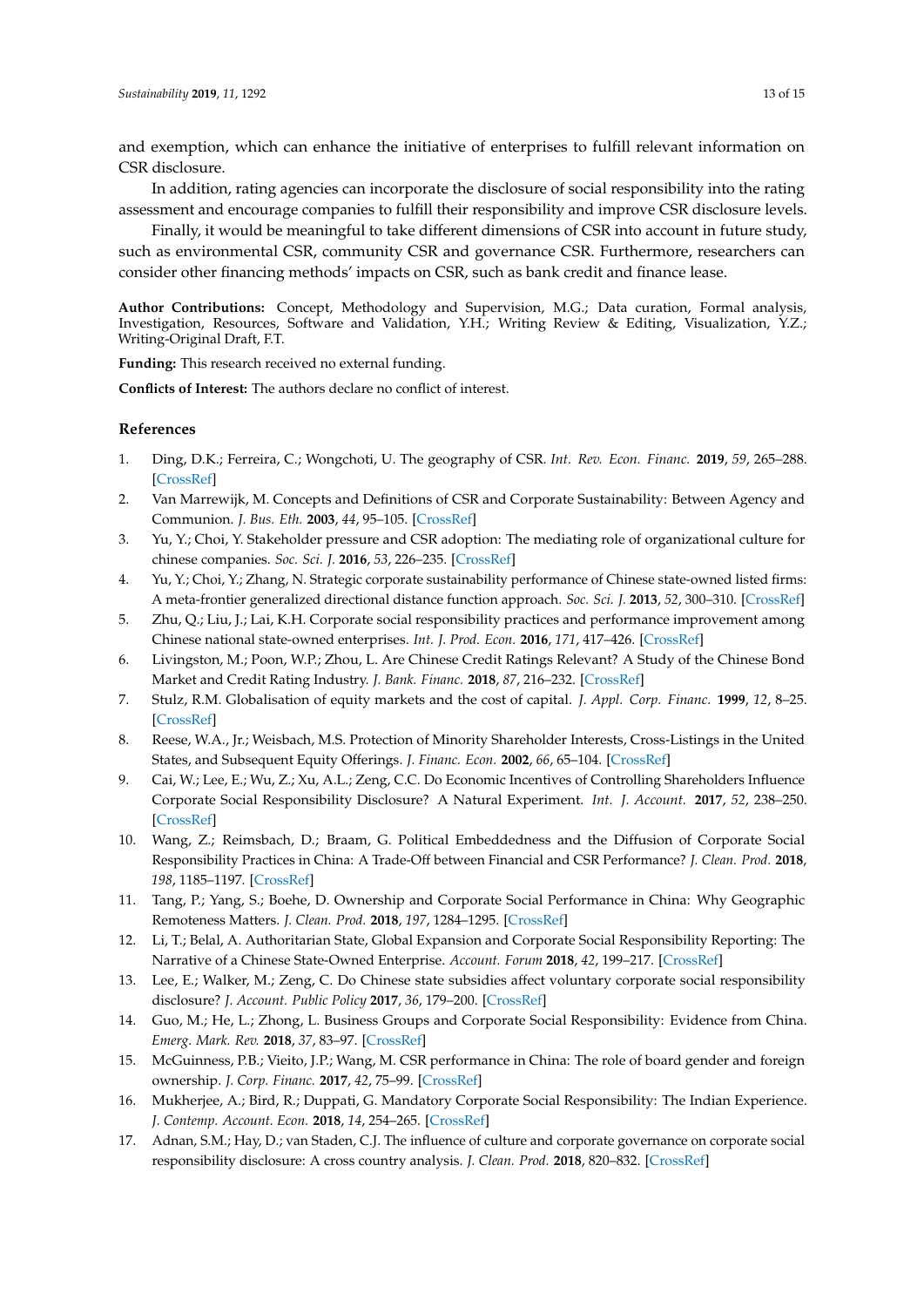- <span id="page-13-0"></span>18. Cao, F.; Peng, S.; Ye, K. Multiple Large Shareholders and Corporate Social Responsibility Reporting. *Emerg. Mark. Rev.* **2019**. [\[CrossRef\]](http://dx.doi.org/10.1016/j.ememar.2019.02.004)
- <span id="page-13-1"></span>19. Cabeza-García, L.; Sacristán-Navarro, M.; Gómez-Ansón, S. Family Involvement and Corporate Social Responsibility Disclosure. *J. Fam. Bus. Strategy* **2017**, *8*, 109–122. [\[CrossRef\]](http://dx.doi.org/10.1016/j.jfbs.2017.04.002)
- <span id="page-13-2"></span>20. Nekhili, M.; Nagati, H.; Chtioui, T.; Rebolledo, C. Corporate Social Responsibility Disclosure and Market Value: Family Versus Nonfamily Firms. *J. Bus. Res.* **2017**, *77*, 41–52. [\[CrossRef\]](http://dx.doi.org/10.1016/j.jbusres.2017.04.001)
- <span id="page-13-3"></span>21. Darus, F.; Mad, S.; Yusoff, H. The Importance of Ownership Monitoring and Firm Resources on Corporate social responsibility (CSR) of Financial Institutions. *Procedia Soc. Behav. Sci.* **2014**, *145*, 173–180. [\[CrossRef\]](http://dx.doi.org/10.1016/j.sbspro.2014.06.024)
- <span id="page-13-4"></span>22. Ducassy, I.; Montandrau, S. Corporate Social Performance, Ownership Structure, and Corporate Governance in France. *Res. Int. Bus. Financ.* **2015**, *34*, 383–396. [\[CrossRef\]](http://dx.doi.org/10.1016/j.ribaf.2015.02.002)
- <span id="page-13-5"></span>23. López-González, E.; Martínez-Ferrero, J.; García-Meca, E. Corporate Social Responsibility in Family Firms: A Contingency Approach. *J. Clean. Prod.* **2019**, *211*, 1044–1064. [\[CrossRef\]](http://dx.doi.org/10.1016/j.jclepro.2018.11.251)
- <span id="page-13-6"></span>24. Chiang, W.-C.; Shang, J.; Sun, L. Broad Bond Rating Change and Irresponsible Corporate Social Responsibility Activities. *Adv. Account.* **2017**, *39*, 32–46. [\[CrossRef\]](http://dx.doi.org/10.1016/j.adiac.2017.09.002)
- <span id="page-13-7"></span>25. Boubakri, N.; El Ghoul, S.; Wang, H.; Guedhami, O.; Kwok, C.C. Cross-Listing and Corporate Social Responsibility. *J. Corp. Financ.* **2016**, *41*, 123–138. [\[CrossRef\]](http://dx.doi.org/10.1016/j.jcorpfin.2016.08.008)
- <span id="page-13-8"></span>26. Del Bosco, B.; Misani, N. The Effect of Cross-Listing on the Environmental, Social, and Governance Performance of Firms. *J. World Bus.* **2016**, *51*, 977–990. [\[CrossRef\]](http://dx.doi.org/10.1016/j.jwb.2016.08.002)
- <span id="page-13-9"></span>27. Yin, J.; Jamali, D. Strategic Corporate Social Responsibility of Multinational Companies Subsidiaries in Emerging Markets: Evidence from China. *Long Range Plan.* **2016**, *49*, 541–558. [\[CrossRef\]](http://dx.doi.org/10.1016/j.lrp.2015.12.024)
- <span id="page-13-10"></span>28. Akin, A.; Yilmaz, İ. Drivers of Corporate Social Responsibility Disclosures: Evidence from Turkish Banking Sector. *Procedia Econ. Financ.* **2016**, *38*, 2–7. [\[CrossRef\]](http://dx.doi.org/10.1016/S2212-5671(16)30171-X)
- <span id="page-13-11"></span>29. Viveros, H. Unpacking Stakeholder Mechanisms to Influence Corporate Social Responsibility in the Mining Sector. *Resour. Policy* **2017**, *51*, 1–12. [\[CrossRef\]](http://dx.doi.org/10.1016/j.resourpol.2016.10.014)
- <span id="page-13-12"></span>30. Du, Y.; Gray, R. The emergence of stand-alone social and environmental reporting in mainland china: An exploratory research note. *Soc. Environ. Account. J.* **2013**, *33*, 104–112. [\[CrossRef\]](http://dx.doi.org/10.1080/0969160X.2012.743257)
- <span id="page-13-13"></span>31. Long, W.; Song, X. The Evolution of Corporate Social Responsibility in China's State-owned Enterprises: A Legitimacy Perspective. *J. South China Univer. Technol.* **2012**, *14*. [\[CrossRef\]](http://dx.doi.org/10.19366/j.cnki.1009-055x.2012.06.004)
- <span id="page-13-14"></span>32. Yu, W.; Hu, H. Corporate Social Responsibility in Shaping Corporate Image: An Empirical Study of State-Owned Enterprises in China. In *Corporate Social Responsibility in Asia*; CSR, Sustainability, Ethics & Governance; Low, K., Idowu, S., Ang, S., Eds.; Springer: Cham, Germany, 2014. [\[CrossRef\]](http://dx.doi.org/10.1007/978-3-319-01532-3_1)
- <span id="page-13-15"></span>33. Luo, X.; Wang, D.; Zhang, J. Whose call to answer: Institutional complexity and firms' CSR reporting. *Acad. Manag. J.* **2017**, *60*, 321–344. [\[CrossRef\]](http://dx.doi.org/10.5465/amj.2014.0847)
- <span id="page-13-16"></span>34. Jiang, F.; Kim, K.A. Corporate governance in China: A modern perspective. *J. Corp. Financ.* **2015**, 190–216. [\[CrossRef\]](http://dx.doi.org/10.1016/j.jcorpfin.2014.10.010)
- <span id="page-13-17"></span>35. Menz, K.-M. Corporate Social Responsibility: Is It Rewarded by the Corporate Bond Market? A Critical Note. *J. Bus. Eth.* **2010**, *96*, 117–134. [\[CrossRef\]](http://dx.doi.org/10.1007/s10551-010-0452-y)
- <span id="page-13-18"></span>36. Ge, W.; Liu, M. Corporate Social Responsibility and the Cost of Corporate Bonds. *J. Account. Public Policy* **2015**, *34*, 597–624. [\[CrossRef\]](http://dx.doi.org/10.1016/j.jaccpubpol.2015.05.008)
- <span id="page-13-19"></span>37. Wan, S.; Liu, Z. Market Reaction to Social Responsibility Defects Disclosure of Cross-Listed Companies: Based on the Case of Unexpected Leakage Environmental Accidents of Zijin Mining Group Co. Ltd. *China Popul. Resour. Environ.* **2012**, *22*, 62–69.
- <span id="page-13-20"></span>38. Guthrie, J.; Cuganesan, S.; Ward, L. Industry Specific Social and Environmental Reporting: The Australian Food and Beverage Industry. *Account. Forum* **2008**, *32*, 1–15. [\[CrossRef\]](http://dx.doi.org/10.1016/j.accfor.2007.10.001)
- <span id="page-13-21"></span>39. Teck Hui, L. Combining Faith and CSR: A Paradigm of Corporate Sustainability. *Int. J. Soc. Econ.* **2008**, *35*, 449–465. [\[CrossRef\]](http://dx.doi.org/10.1108/03068290810873429)
- <span id="page-13-22"></span>40. Bhinekawati. The Linkages between CSR, Social Capital and Small Enterprise Development in a Large Company's Supply Chain. *Goals Sustain. Dev.* **2018**, 157–178. [\[CrossRef\]](http://dx.doi.org/10.1007/978-981-10-5047-3_10)
- <span id="page-13-23"></span>41. Hasan, F.; Idris, K.M. The Relationship of CSR and Financial Performance: New Evidence from Indonesian Companies. *Issues Soc. Environ. Account.* **2009**, *3*. [\[CrossRef\]](http://dx.doi.org/10.22164/isea.v3i1.38)